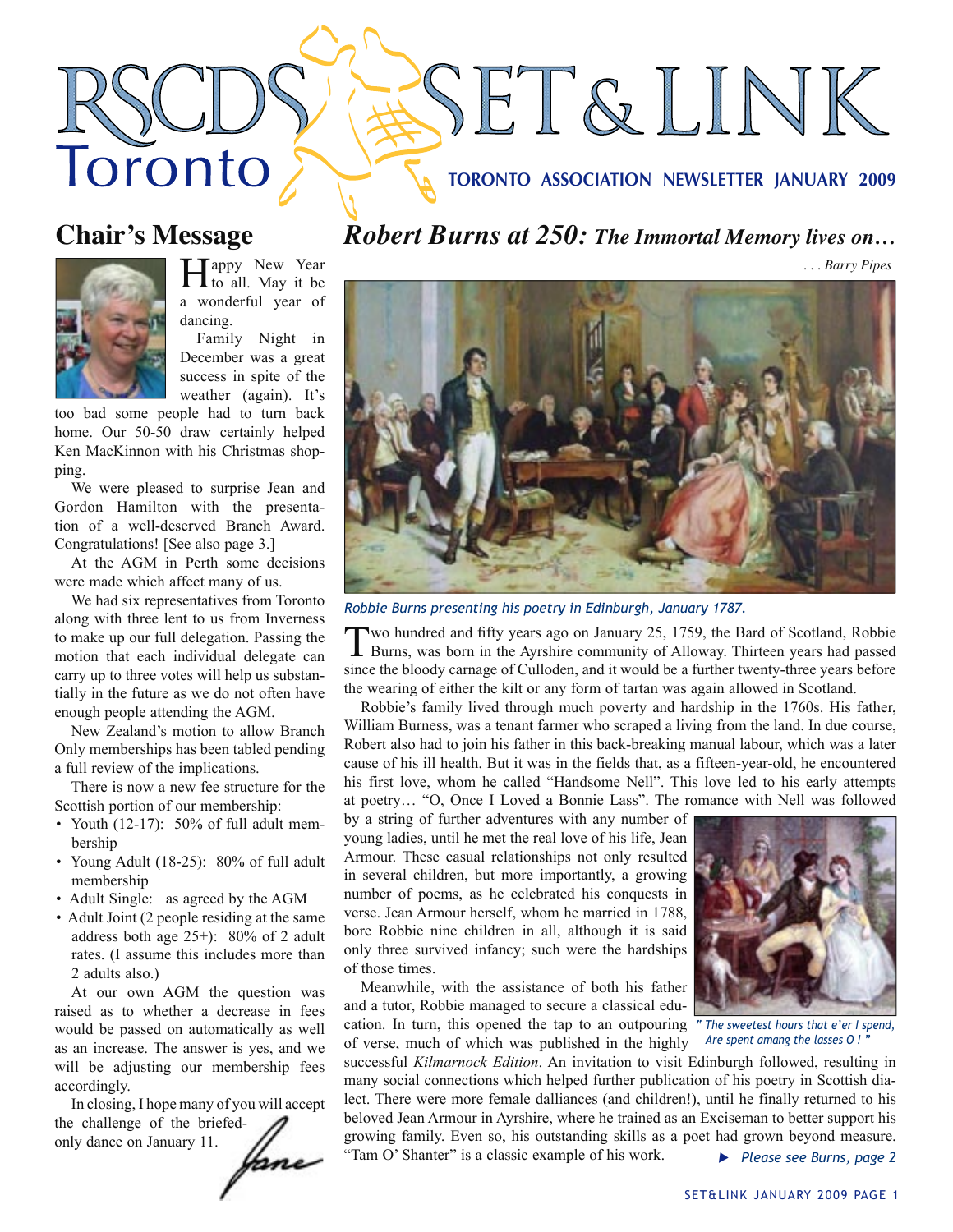# **February Monthly Dance** | | Special Events

| Date:           | Saturday, February 14, 2009                   |       |                   |  |  |
|-----------------|-----------------------------------------------|-------|-------------------|--|--|
| Time:           | 8:00 - 10:30 p.m.                             |       |                   |  |  |
| Place:          | <b>Crescent School</b>                        |       |                   |  |  |
|                 | 2365 Bayview Avenue                           |       |                   |  |  |
| <b>Music:</b>   | Bobby Brown & The Scottish Accent             |       |                   |  |  |
|                 | <b>Hosts:</b> • Calvin • Midtown • Petronella |       |                   |  |  |
|                 | The Lassies of Dunse                          | 8x32J | Bk. 18/5          |  |  |
| John McAlpin    |                                               | 8x32S | Bk. 3 Dances Foss |  |  |
|                 | The Peat Fire Flame *                         | 8x4oR | Drewry Bon Accord |  |  |
| Roaring Jelly t |                                               | 8x32J | Foss Glendarroch  |  |  |
|                 | The Trysting Place                            | 6x32S | Bk. 35/6          |  |  |

| The Whistling Wind                | 8x32R | Bk. 36/5            |
|-----------------------------------|-------|---------------------|
| Interval                          |       |                     |
| The Last of the Lairds *          | 8x32J | Bk. 22/5            |
| Argyll Strathspey                 | 8x32S | Bk. 35/3            |
| The Flowers of Edinburgh $\tau$   | 8x32R | Bk. 1/6             |
| The Luckenbooth Brooch            | 8x32J | Dickson Glendarroch |
| Frae A' the Airts                 | 8x32M | Lft. 16             |
| The Highlandman Kissed His Mother | 8x32R | MMM <sub>1</sub>    |
| Extra                             |       |                     |
| The Sailor                        | 8x32H | Bk. 24/4            |
|                                   |       |                     |
|                                   |       |                     |

\* Tartan Ball dances

*†* Dances that will be briefed only

# January Challenge Dance

Your Monthly Dance Committee wants to thank all those danc-ers who braved the wintery weather on December 6 to come to the Family Night Dance. We had a total of 154 and despite the challenges of certain dances, a good time was had by all.

A reminder that the 12 dances on the January Monthly Dance program will be briefed only, and not walked. It means that dancers will have to do a little more preparation, perhaps attend an extra Social Group prior to the dance, or get together with other dancers to practice, walk the dances and learn the geography and the formations.

 *. . . Forbes Duncan*



# Watch for it!

50 - 50 draws will be held at all the Monthly Dances this season. Tickets are \$2 each or three for \$5. This is a fund-raising initiative to support Dancing In The Park. At the December dance, Ken MacKinnon won \$141 in the draw.

## An Evening with Robert Burns

(as Portrayed by Stewart Bennett) January 17, 2009

Highlands of Durham present a traditional roast beef dinner and entertainment. All types of dancing to favourite Scottish music. Scugog Community Centre, Port Perry. Tickets \$50. Contact Marjorie Mason, 905-649-3532, mmason@bellnet.ca or Stewart Bennett, 905-985-6573, stewart@theweetartanshop.com

# Tartan Ball Practices

|  | Hillcrest: Tuesdays, February 10 & 17 $\omega$ 7:30-9:30 p.m. |
|--|---------------------------------------------------------------|
|  | Toronto French School,                                        |
|  | Lawrence Ave E. near Bayview                                  |
|  | Glenview: Wednesdays, February 11 & 18 $\omega$ 8 -10 p.m.    |
|  | Glenview Presbyterian Church,                                 |
|  | 1 Glenview, near Lawrence subway                              |
|  |                                                               |

### West End Workshop / Tea Dance Saturday, March 21, 2009

Shake off those winter blues: come celebrate the joy in the Dance. Classes morning & afternoon, with a hot lunch. Afternoon break followed by a Tea Dance. Teachers are Alan Twhigg, Ian Souter and Ian Paterson. Musicians are Bobby Brown, Laird Brown, Don Bartlett. At Turner Fenton SS, North Campus, 7935 Kennedy Road, Brampton (just west of Hwy 410). \$45 for the day, or \$12 for the Tea Dance only. Contact Anna & Tom Rielly 519-927-5502 or t.rielly@rogers. com or check www.RSCDStoronto.org (What's On).

### u *Robbie Burns at 250 — Continued from page 1*

Alas, the earlier strains of poverty were catching up with him. Intemperance, in conjunction with a rheumatic heart condition, and blood poisoning that resulted from a dental extraction got the better of Robbie Burns and he died at the age of thirtyseven on July 21, 1796. Ironically, Jean Armour gave birth to his last son, Maxwell, on the day of his funeral.



So, in two or three weeks, folks the

*Jean Armour*

world over will celebrate his 250th birthday at Burns' Suppers, most as onlookers, and some of us as participants in the "Address to a Haggis" ceremony. We will partake of portions of that delectable dish (at least as it is currently prepared), while downing a dram or two of Speyside's finest. Perhaps we will feel sorrowful about his early demise, which terminated forever the flow of further gems like "Holy Willie's Prayer", "Ode to a Mouse" and "A Man's A Man For A' That". Even before his January 25th birthday, however, many will have celebrated Hogmanay on December 31st with a rousing rendition of probably the most notable of Robbie's works – "Auld Lang Syne".

Clearly, the Immortal Memory continues to live on…

SET&LINK JANUARY 2009 PAGE 2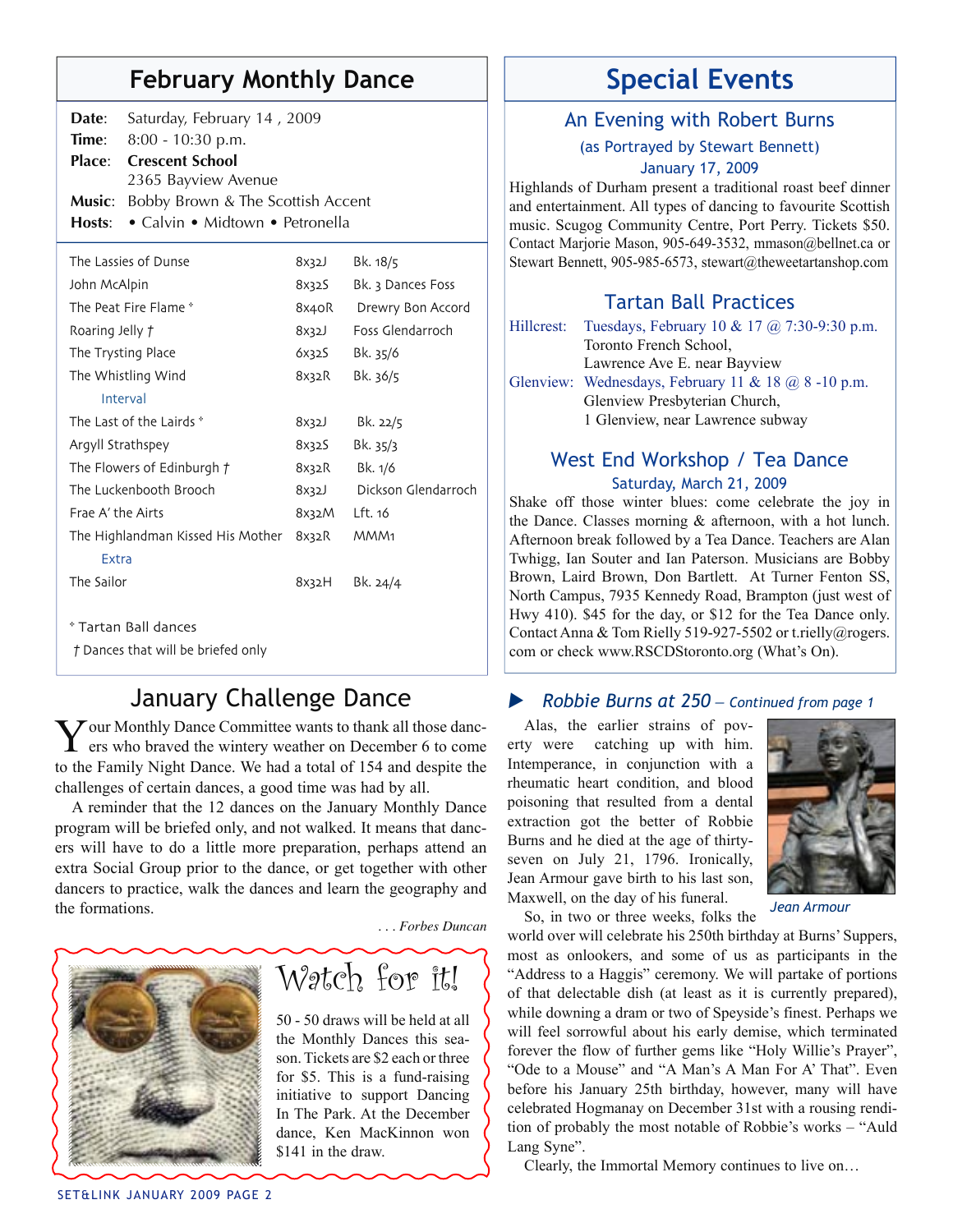

### **Branch Award honours The Hamiltons**

*The RSCDS Branch Award is awarded by branches of the Society and is given for outstanding service to a branch.* 



J ean and Gordon Hamilton were presented with our second Branch Award at the December Monthly Dance.

Over the years, they have made great contributions to the Toronto Association both individually and together.

Jean has taught the Erin Mills SCD Group for many years. In addition to weekly classes, she organizes special evenings which are enjoyed by all. Gordon is always on hand to provide the recorded music, to organize the kitchen, and to fill in when needed. Jean

also ran a demonstration team, the Ceilidh Dancers, which entertained at community events and Seniors' Homes.

Jean has taught Association Classes, has served on numerous committees, and has been called upon several times to devise the program of monthly dances for the year. For the 50th Anniversary she did an incredible job of including dances with a Toronto connection. Jean has also taught workshops in various places, including Florida.

Jean is very knowledgeable about Scottish Country Dancing and works hard to get the best from her dancers.

Gordon has had two stints on the Board of the Toronto Association. The first involved nine years convening events such as monthly dances and the Tartan Ball, and culminated in his becoming Chairman. Gordon continued to help out on committees and three years ago was persuaded to rejoin the Board as Director of Volunteers.

Gordon is always willing to design tickets, brief sheets and other documents, and to help out in various other capacities.

For 25 years, Jean and Gordon organized a very successful Hogmanay dance. They brought hours of pleasure to many Toronto area dancers.

## Winter Association Classes

Come out of the cold and into the fun and warmth of Scottish Country Dance Classes. Enthusiastic teachers, friendly participants and lively music will chase away the winter chills. Invite a friend and double the pleasure!

#### St. Leonard's Anglican Church

25 Wanless Ave., 2 minutes from Lawrence subway.

LEVEL 1: Basic level for inexperienced dancers. Mondays, January 5 - March 9, from 7:30-9:30 p.m. Teacher is Wendy Loberg.

#### Swansea Town Hall

95 Lavinia Ave., 7 minute walk from Runnymede station.

- LEVEL 1: Basic level for inexperienced dancers. Wednesdays, January 7 - March 11, from 7:30-9:30 p.m. Teacher is Ian Paterson.
- LEVEL 3: Advanced level for experienced dancers. Thursdays, January 8 - March 12, from 7:30-9:30 p.m. Teacher is Barbara Taylor.

#### Eastminster United Church

310 Danforth Ave., 2 minutes from Chester station

- LEVEL 1: Basic level for inexperienced dancers. Thursdays, January 8 - March 12, 7:30-9:30 p.m. Teacher is Linda Argent, and Bobby Brown plays accordion.
- LEVEL 2: For dancers wishing to improve their knowledge of basic formations, continue step practice, and expand their dance experience. Teacher is Vicky Zeltins. Thursdays, Jan. 8 - Mar. 12.

Classes run for 10 weeks. Cost is \$80 (GST included). Cheques preferred, payable to RSCDS Toronto. *For information on all classes, contact Alice Chase 416-410-7078 (leave a message) chase\_al@hotmail.com* 

### The Sunday Miscellany is back!

**When:** January18, February15, March 15, April 19 **Time:** 2 - 4 p.m.

**Where:** Broadlands Community Centre, 19 Castlegrove Blvd. **Cost:** \$5 members, \$8 non-members



 $\bigcap$  ome of us have very fond memories of the Sunday Miscellany, the group which Blair Gerrie used to run every other Sunday afternoon, where we learned really interesting and sometimes really challenging dances. Well, the Sunday Miscellany is being revived

for four sessions at Broadlands. Intermediate and advanced dancers are invited to come out for a great dancing experience with Blair.

Contact Blair Gerrie 416-651-8933, pbgerrie@rogers.com

*. . . Ann Campbell*



# Bring-A-Friend to Ceilidh

Everyone had so much fun at the November ceilidh classes, and we saw so many new faces, that your Special Events and Outreach Committees are hosting another series of classes in the hope that new ceilidh dancers will become new Scottish Country Dancers. Members are welcome but are urged to bring a non-dancer (or two, or three). Teresa Lockhart again leads the class. Contact is Carole Bell (416) 221-1201. At St. Leonard's (see above), 7:30-9:30pm Fridays: Jan 30 • Feb 6 • Feb 20 • Feb 27 • March 6

SET&LINK JANUARY 2009 PAGE 3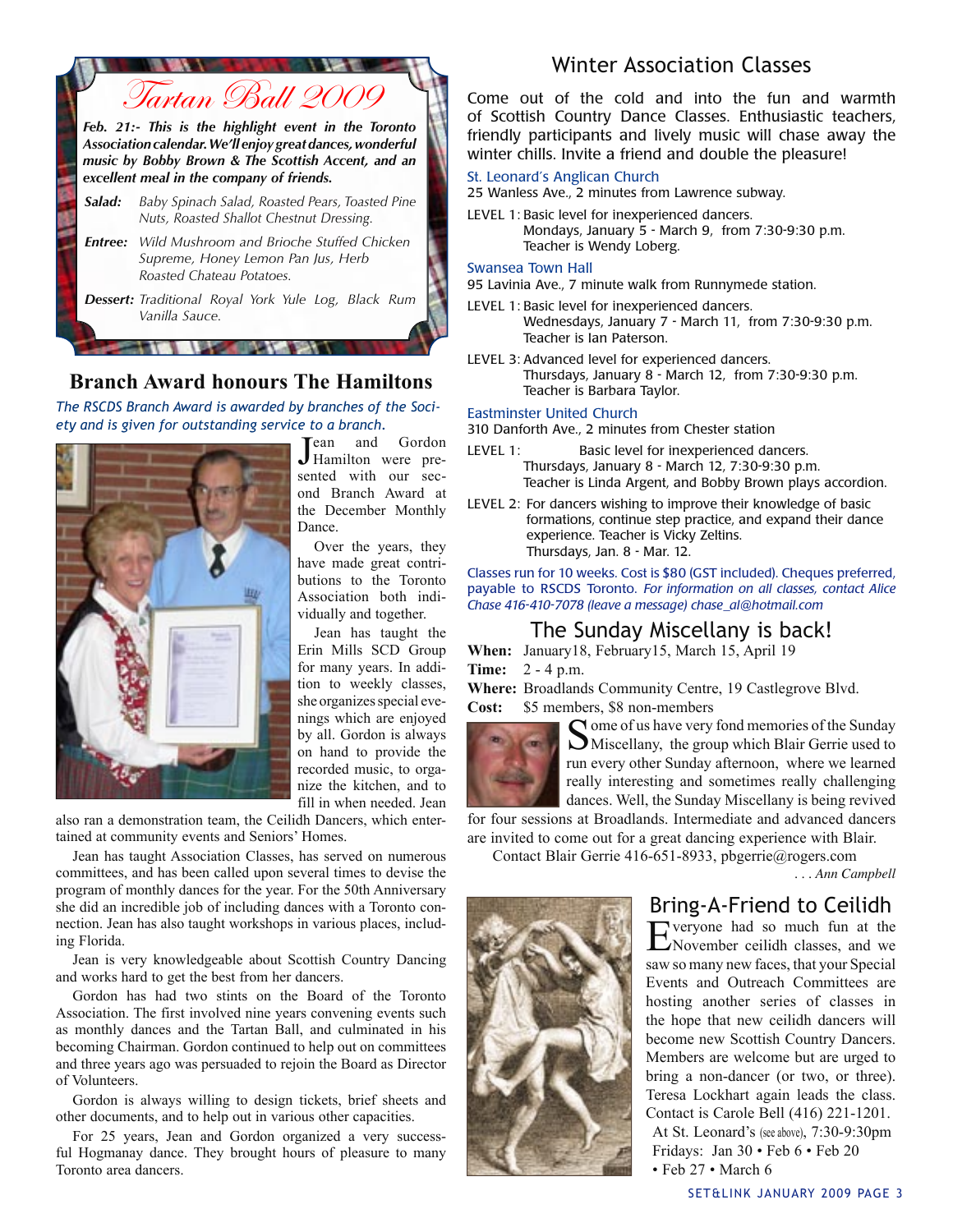### **Ask a Teacher Visiting the Keppies in Nova Scotia**



This is the first in a series of "Ask a Teacher". Do you have a question about dancing? Submit it to the Editor and we will ask a teacher to respond. This month Carole Skinner considers...

#### **The Importance of Handing**

Think of how many ways you take hands<br>while dancing: hands across, turning, leading down the middle, Allemande, rights and lefts, circles. Most dancers don't give handing a second thought, but it's a very important part of the dance. It's with the joining of hands that the sociability and team work of dancing come through.

Everyone has had a problem dancing corner, partner. Sometimes you just can't get around because the person you were dancing with didn't consider it important enough, or didn't know how to give hands correctly – or was it you?

In hands across it's always difficult, but if first man joins hands with 2nd woman, 1st woman and 2nd man can join their hands on top. In 6 hands across, try for the person opposite, again if 1st man is on the bottom there shouldn't be a problem with everyone finding a hand across from them.



Director for Volunteers, 20 Elmhurst Avenue North York, M2N 1S2 or e-mail: tom.clark@kos.net Deadline for submissions is **February 6, 2009.** 

# *Kathy and Jim Armstrong sent this news from Nova Scotia.*

 $\top$ ave you wondered where Maggie and Duncan Keppie dance the other 51 weeks of the year, besides the July week in Haliburton?

The answer is: mainly with the Valley Scottish Country Dancers in Wolfville, Nova Scotia, part of the Annapolis Valley. Tuesday nights at the legion two or three sets gather for social dancing. We joined them while visiting our son and family and it was easy to feel at home with many familiar dances such as *Mrs. Hamilton of Eaglemount*, fast becoming a favourite with the group.

We also had an opportunity to attend one of the periodic advanced classes conducted by the Keppies in nearby Grand Pré. Dancers attended from around Nova Scotia for what felt to us like "Haliburton in November". Characteristically, there were new dance creations introduced—strathspey tempo first and then reel. And a theme of the night, which was "the snake".

For a weekend away, Maggie and Duncan also were in Mexico to lead a St Andrew's dance. We can indeed confirm that they are keeping up their dancing—and they are looking forward to joining everyone again next July in Haliburton.



everyone intuing a nand across from them. *Duncan Keppie is in the front row, second from the right. Maggie is in the back row at* If in doubt remember to ask your teacher. *the far right the far right.* 

Your Newsletter Committee wishes you happy dancing in the New Year



*L-R: Carole Bell, Donald Holmes, Marian White, Judy Williams, Rob Lockhart (inset).*

Pictured above is your Set & Link newsletter Committee, shown at an atypical, pre-<br>Christmas evening meeting We normally Christmas, evening meeting. We normally meet in the mornings, over coffee rather than wine – and Rob is normally there but, alas, had to miss *this* meeting. At our monthly meetings we review the content of the Set & Link under construction and 'imagineer' future issues. We, the Committee toast you, the readers, and wish you another year of great dancing. Thanks also to the many contributers who provide lively content.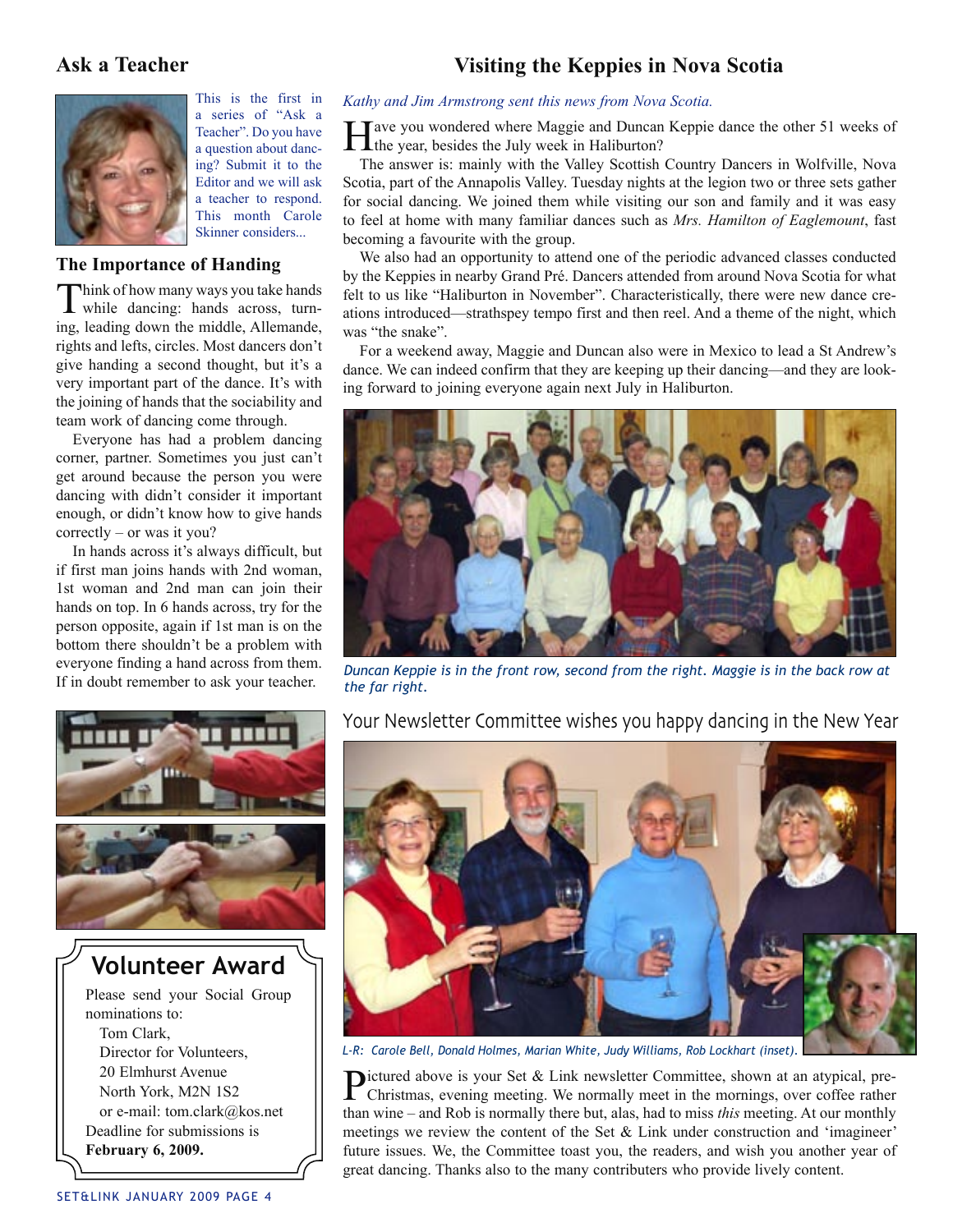### **A Great Experience at Swansea Town Hall**



Ali Moallim is from Somalia and has lived in Canada for 10 years. He and his son Ibrahim were among the group from Rose Avenue Public School who attended the Children's Workshop at Swansea Town Hall November 15. They enjoyed themselves so much that they invited a group of dancers (organized by Lourdes Genosa) to come and teach Scottish dancing at the "Festive Season's" celebration at "Community Matters" in St. Jamestown, Toronto, December 11 (see pictures below). Mr Moallim shares this account of the Children's Workshop.

It was a wet and dreary Saturday morning. While most people were at home enjoying their early morning cup of coffee, my t was a wet and dreary Saturday morning. While most people youngest son, Ibrahim roused me from my sleep and asked me to take him to the Swansea Town Hall to participate in a Scottish Dancing workshop. This was an event that he had looked forward to with eager anticipation since he first learned about it. On this morning, he was so excited, and keen on going that I had to set aside all my plans for the day and take him to the workshop.

It was an experience that my son thoroughly enjoyed and as I watched the children dance, I could not help but be very impressed. I was witnessing a cultural activity that I had not been previously exposed to. My family came to Canada from Somalia and we had no idea about Scottish Country dancing. This was fantastic, I thought. As I continued to watch the dancers having an enjoyable time, I was not only entertained but I was also learning another aspect of the Canadian culture, Canada's Scottish heritage. I have heard from my son how much he enjoys Scottish dancing at his school and now that I have seen him and the others dance, I have a better understanding why this activity has become meaningful to him. I also like the idea that one does not have to

come with a partner, nor be Scottish in order to participate. There is always someone there to dance with and everyone is welcome. It is indeed an activity worth pursuing. Here are more of my observations:

While the children were dancing, they were oblivious to each other's ethnic heritage. They were having fun, they had a part to perform and they felt that they belonged there. Ibrahim was so happy that I was with him and we shared this experience. He met new kids and was confident enough to move away from me and meet others. The adults who were there as part of the organizing team were very welcoming and very eager to have us participate. What a metaphor for the diversity that we are trying to achieve in Canada! People can enjoy themselves as individuals and participate in the whole at the same time.

Apart from the sociability aspect, I became aware of the aerobic benefit that one can derive from Scottish dancing and therefore involvement in this activity, I feel is very worthwhile.

The parents of the children from Rose Ave. P.S. who came with my son had their own workshop on the second floor of the Town Hall that day. This was unexpected as they thought they were there only to accompany their children. They had a good workout, they learned some basic steps and they enjoyed moving to the music.

One parent had this to say, "If we had Scottish Dancing in St. Jamestown, I would be the first one to sign up." Another echoed this sentiment by saying, "My friend and I will join you and we will get some others to come along." Then another said, "That was a good exercise I had today and I was not even aware that I was doing it. Scottish dancing is so much fun."

From this experience, I have found that there are so many new things to learn here in Canada, our adopted country and I am so pleased to know that there are opportunities as well if one is interested. One only needs to go out and take advantage of them. It is always a good idea to get active, to participate, to be involved and to be willing to try something new.

I thank Ms. Lourdes Genosa, my son's Scottish dance teacher at Rose Avenue P.S., for inviting us to the workshop.

*. . . Ali Moallim*